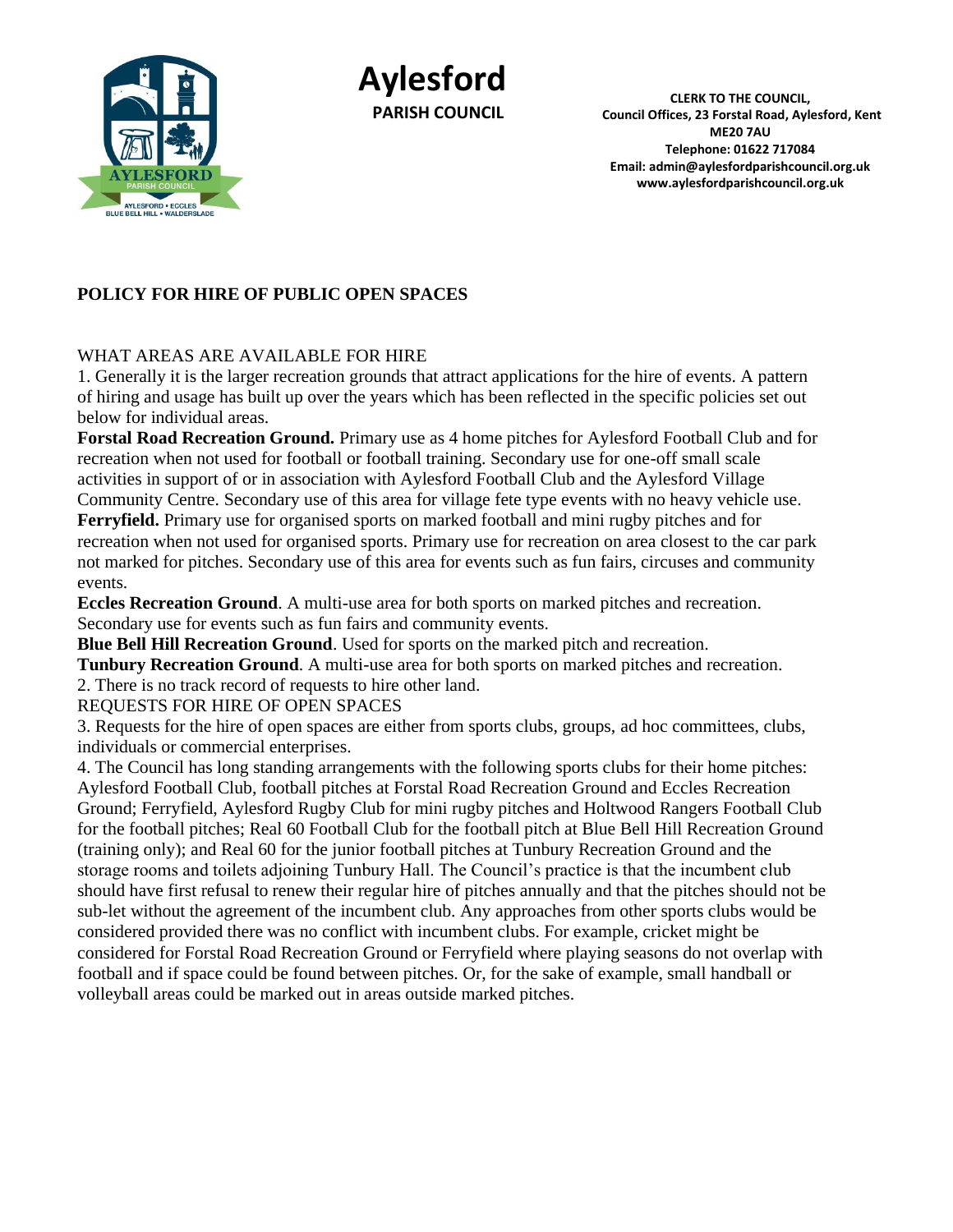

## **Aylesford PARISH COUNCIL**

**CLERK TO THE COUNCIL, Council Offices, 23 Forstal Road, Aylesford, Kent ME20 7AU Telephone: 01622 717084 Email: admin@aylesfordparishcouncil.org.uk www.aylesfordparishcouncil.org.uk**

5. Requests for events for fun fairs, circuses, festivals, fetes or community events will be considered on their merits. The Council will take into account: policies for primary and secondary uses of individual sites; past practice and traditional uses; potential to cause a nuisance to surrounding properties; potential for traffic congestion; potential to cause damage to sites; community benefits; charitable purposes (if any).

6. Hire charges will be as set out in the Council scale of charges, unless varied by a decision of the Council. Hirers may also be required to place a returnable deposit with the Council to cover any costs resulting from their hire. All hirers will be responsible for vacating the site promptly at the end of their period of hire and for removing all publicity from public sight.

7. All hirers will be responsible for ensuring that they are licensed as necessary for sale or supply of alcohol, entertainment and provision of hot food or drink. All hirers will be responsible for all other regulatory or legal compliance. All hirers will be responsible for ensuring that the Council's land is suitable and safe for the purpose of the event to be held.

8. All requests for hire will be considered in the first instance by the Council's Environmental Services Committee which meets on the 4th Tuesday of the month. In order for requests to get on the agenda they should be with the Council by close on the 3rd Monday of the month. Recommendations by

Environmental Services Committee regarding hiring requests will be approved, amended or rejected by the next full Council which meets on the 3rd Tuesday of the next month.

9. All requests for hire for non-sports events should follow the guidance below "GUIDANCE FOR HIRE OF RECREATION GROUNDS FOR NON-SPORTS USE."

10. Site specific conditions apply at the following locations:

Ferryfield: Access from Hall Road is protected by gates and by upper and lower height barriers. Access from the car park to the field is protected by gates. A returnable key will be provided to the hirer to open and lock gates and height barriers if required for access and for any agreed setting up and removal before and after events.

Where a water supply is taken from a hose in the cemetery, the supply hose should include a fitting so that a water supply is maintained for the cemetery.

Forstal Road Recreation Ground: Sufficient provision should be made to meet the reasonable expectations for parking on site by people not participating in the event

## **GUIDANCE FOR HIRE OF RECREATION GROUNDS FOR NON-SPORTS USE**

All applicants for hire of Recreation Grounds owned by Aylesford Parish Council are advised that all requests for hire will need to be consistent with the Council's POLICY FOR HIRE OF PUBLIC OPEN SPACES.

The following information should be supplied to the Council in the same order:

Contact Details of Organiser: to include the name of the club, firm or organisation, name of main contact with address, email and telephone.

Confirmation that the organiser has read, understood and will comply with the Council's "POLICY FOR HIRE OF PUBLIC OPEN SPACES".

Event Details: Location for event; date and times; site plan; name of event; details of proposed activities; estimated maximum number of persons attending; arrangements for parking, sanitation,